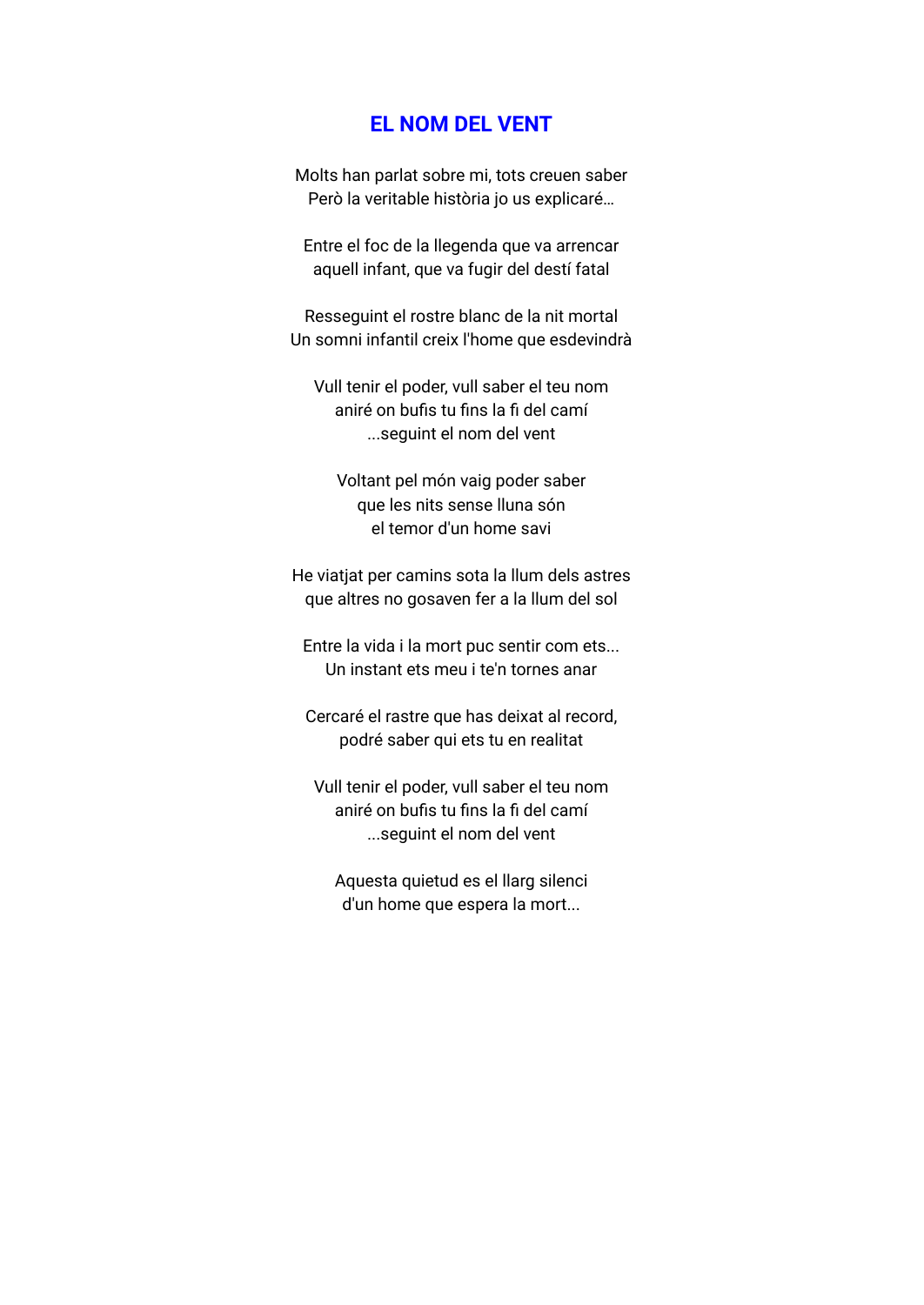## **EL NOMBRE DEL VIENTO**

Muchos han hablado sobre mí, muchos creen saber Pero la verdadera historia yo os contaré

> Entre el fuego de la leyenda que arrancó ese pequeño, que huyó del destino fatal

Resiguiendo el rostro blanco de la noche mortal Un sueño infantil crece al hombre que se convertirá

Quiero tener el poder, quiero saber tu nombre iré donde soples tu hasta el final del camino ...siguiendo el nombre del viento

> Viajando por el mundo pude saber que las noches sin luna son el temor de un hombre sabio

He viajado por caminos bajo la luz de los astros que otros no osaban a hacer a la luz del sol

Entre la vida y la muerte puedo sentir como eres... Un instante eres mio y te vuelves a ir

Buscaré el rastro que has dejado en el recuerdo podré saber quien eres tu en realidad

Quiero tener el poder, quiero saber tu nombre iré donde soples tu hasta el final del camino ...siguiendo el nombre del viento

Esta quietud es el largo silencio de un hombre que espera la muerte...